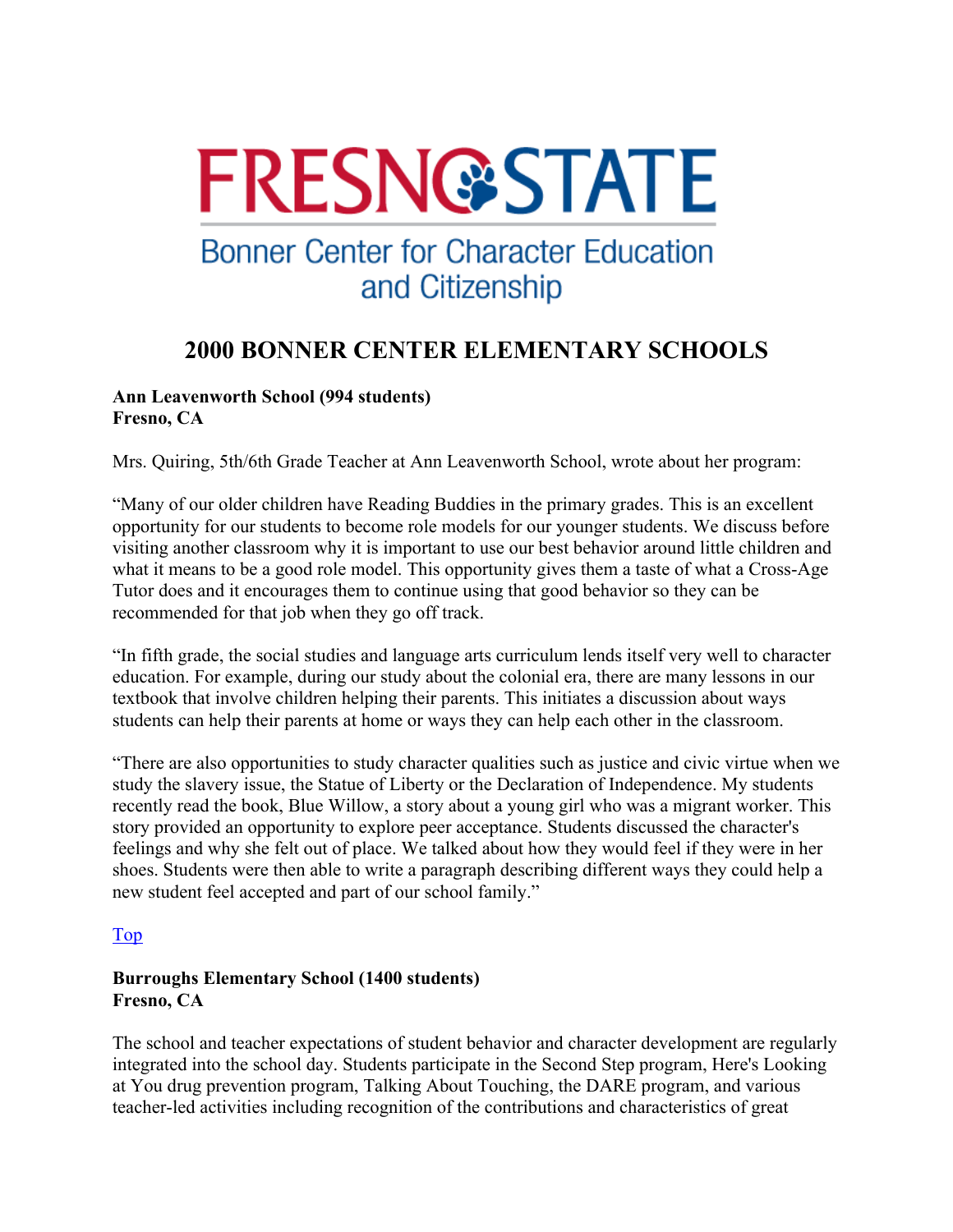leaders such as Martin Luther King, Jr., Washington, Lincoln, Cesar Chavez, and various other leaders included in the social studies curriculum. The qualities of good character demonstrated by a variety of leaders in our country's history are the subject of essays, readings, and other various studies. Burroughs does an excellent job of recognizing historical figures and connecting their contributions to the students' lives.

## Top

## **Burton Elementary School (600 students) Porterville, CA**

Burton Elementary School is fortunate to have a Special Friends Program. The program is directed by a full-time staff person. The Special Friends Director has completed, along with two classroom teachers, the Tulare County Office of Education's three-day Character Counts! Development Seminar.

The Special Friends Director has been extremely dedicated and creative in providing opportunities for students to develop and nurture the qualities and behaviors that define a person of good character. The following are outstanding examples of these opportunities:

- 1. The entire student body (600 students) participated in "The Pennies For Patients" fundraiser. This school-wide project generated over \$1500 dollars for leukemia victims and involved 30 teachers as well as over 1000 parents. The project was done in conjunction with the Pillar of the month program. Quite appropriately the Pillar for the month was 'Caring'.
- 2. The "Cool Caps for Kids" is another project for leukemia victims. This program provides Cool Caps for young leukemia patients who have undergone chemotherapy and lost their hair.

## Top

## **Jefferson Elementary School (715 students) Dinuba, CA**

Students in grades 5 and 6 are eligible to participate in student council. Qualified students are nominated from each of the seven classrooms as representatives. Then, a schoolwide election is held to choose officers. Students make posters and prepare a campaign speech, delivered to eligible grade levels during lunch. Once this process is completed, student council meets to consider issues important to the student body. For the school year 1999-2000, the student council decided to approach Mrs. Haston, the principal, with a request to have ice cream sandwiches added to the ice cream choices available Friday afternoon. Mrs. Haston required the students to research the cost of the sandwiches compared to astropops and crunch bars. Since the sandwiches were slightly more expensive, the student council made several suggestions as to how this could be handled.

Top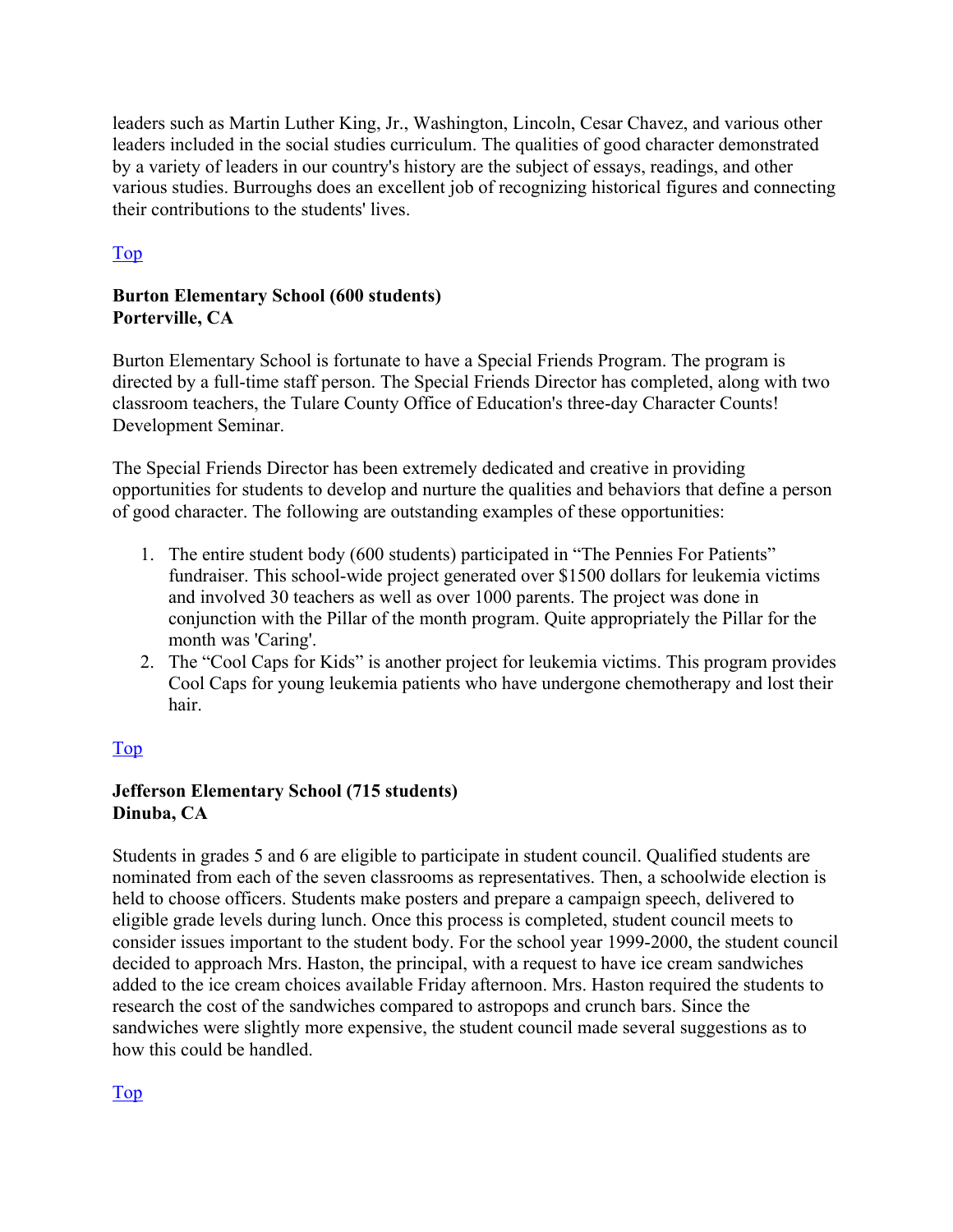## **Mountain View Elementary School (659 students) Clovis, CA**

Mountain View provides many opportunities, within a student-centered program, that convey to children the commitment to character and values education. Mountain View's highest award is the Block MV. It is given to students who display well-rounded achievement and participation in the MV academic, co-curricular, and community service activities. Students must earn points in the various areas to demonstrate their ability, dedication, and responsibility in earning this award. The Exemplary Bear Award has been designed so all upper-grade students have an opportunity to earn the award. This requires a yearlong focus to plan and excel each semester. A special evening celebration is held in honor of the recipients.

## Top

## **Nelson Elementary School (643 students) Clovis, CA**

Nelson School recognizes that character education must be a joint effort between parents, staff, community and students themselves. It is believed that the problems in society today are systemic. Therefore, to help shape the attitudes of students and instill character values, all those involved in the lives of students need to take part. The Clovis Unified School District, as a whole, has adopted the Michael Josephson's Character Counts! School and workplace program promoting character education. On a bimonthly basis, articles on character are published and sent to every student, parent and staff member in the CUSD Today newspaper. Nelson distributes a school newsletter weekly that highlights student activities and accomplishments and reminds students and parents about the "character pillar" of the month. At a recent School Assessment Review Team (SART) meeting parents were presented with the Nelson Character Counts! program. Parents were given the opportunity to comment and make suggestions to help improve the character education program. When nelson implemented the program, teachers were formally trained in Character Counts! And given lesson plans that are used as part of regular classroom instruction.

## Top

### **Pixley Elementary School (enrollment 850) Pixley, CA**

In a marvelous display of student support, a Character Counts! Mural (which can be seen on the Tulare County Office of Education web site: www.tcoe.org, was painted by members of the student body. The mural faces the playground so that all students, teachers and visitors to Pixley may observe this statement of school and community values.

The Positive Futures program addresses the needs of students displaying aggressive behaviors in grades 1 through 3. The program serves 20 students in group sessions for 14 weeks. The sessions target decision-making strategies that are used in the Character Counts! Program while also emphasizing the Six Pillars of Character as the framework for improving behavior. This program